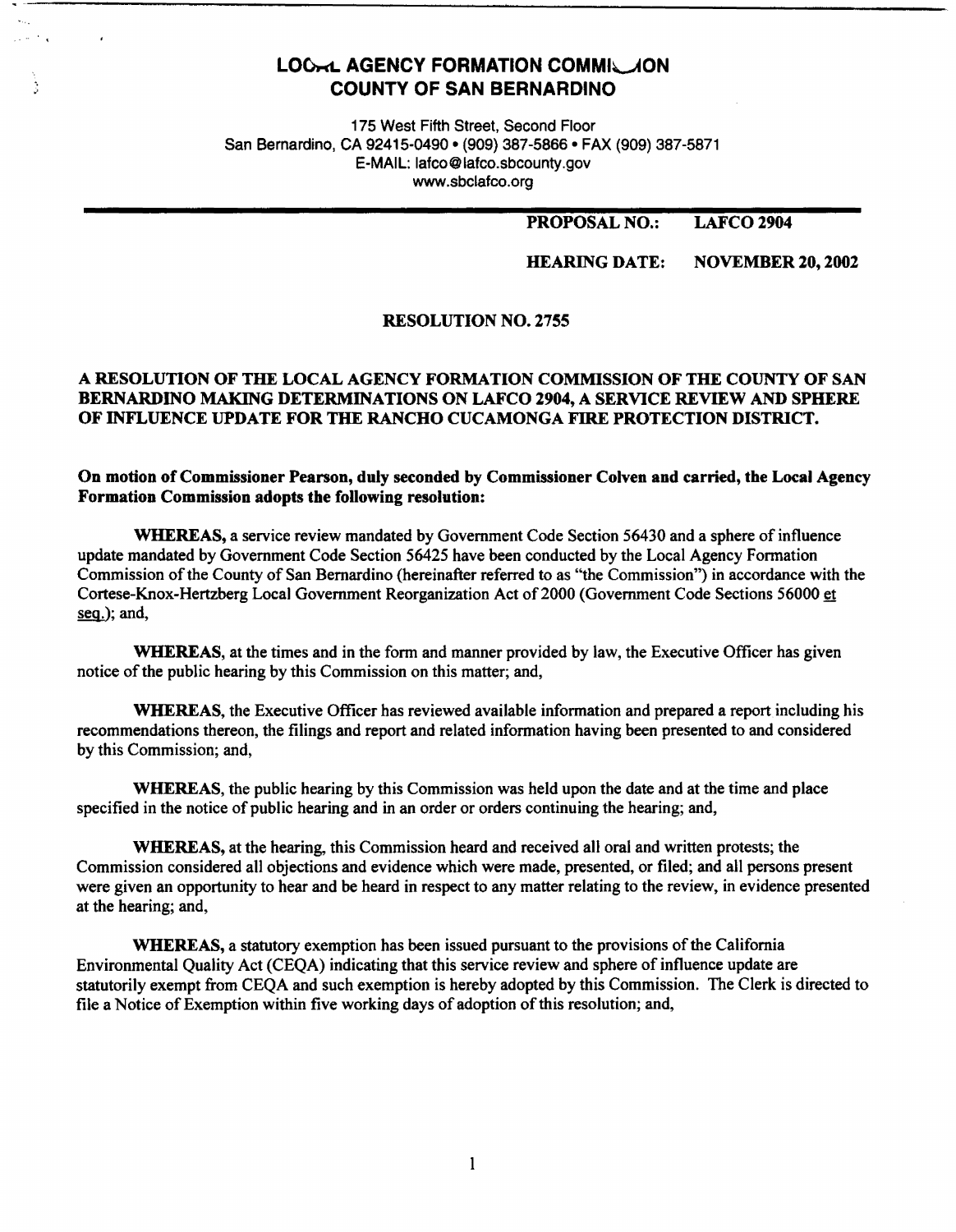### **RESOLUTION NO. 2755** -

**WHEREAS,** based on presently existing evidence, facts, and circumstances filed with the Local Agency Formation Commission and considered by this Commission, it is determined that the sphere of influence for the Rancho Cucamonga Fire Protection District should be determined to be coterminous with the sphere of influence of the City of Rancho Cucamonga, as it currently exists, and is more specifically described in maps and legal descriptions on file in the LAFCO staff office; and,

**WHEREAS,** the following findings are made in conformance with Government Code Section 56430 and local Commission policy:

1. **Infrastructure Needs and Deficiencies.** A master plan for fire protection is included as an element of the Master Plan for the City of Rancho Cucamonga, since the City Council is the governing body of the District. A copy of this plan is maintained in City and District offices.

2. **Growth and Population.** The District provides fire protection and emergency medical services within the entire sphere of influence of the City of Rancho Cucamonga, which is coterminous to the sphere of influence of the District. The estimated population within the City of Rancho Cucamonga is 137,120.

3. **Financing Opportunities and Constraints.** The District receives a share of the general levy of property tax revenue. As a city subsidiary district, financing opportunities and constraints are considered by the City Council of Rancho Cucamonga as part of its budget considerations. No other relevant information related to this factor have been provided.

4. **Cost Avoidance Opportunities.** The District is already participating in cost avoidance programs through its establishment as a subsidiary district of the City of Rancho Cucamonga, and through mutual aid agreements with other fire protection agencies.

5. **Rate Restructuring.** Service rates for District services are determined by the City Council of the City of Rancho Cucamonga through its budget process. No relevant issues related to this factor have been identified.

6. **Opportunities for Shared Facilities.** The District shares office space for management/administrative staff in the City Hall. No other information related to this factor is relevant to this review.

7. **Government Structure Options.** The District has been established as a subsidiary district of the City of Rancho Cucamonga. There are no other meaningful governmental structure options available for consideration.

**8. Management Efficiencies.** Management efficiency is maximized through establishment of the District as a City subsidiary district, and through training, periodic review of staff levels, applications of technology. and so forth. No other information relevant to this factor has been identified.

9. **Local Accountability and Governance.** The District essentially functions as a "department" of the City of Rancho Cucamonga, thereby making clear that the City is accountable for District functions and services. No other information is relevant to this factor of consideration.

**WHEREAS,** pursuant to the provisions of Government Code Section 56425(h) the range of services provided by the Rancho Cucamonga Fire Protection District shall be limited to fire protection and emergency medical services, and such range of services shall not be changed unless approved by this Commission; and,

**WHEREAS,** the following findings are made in conformance with Government Code Section 56425 and local Commission policy: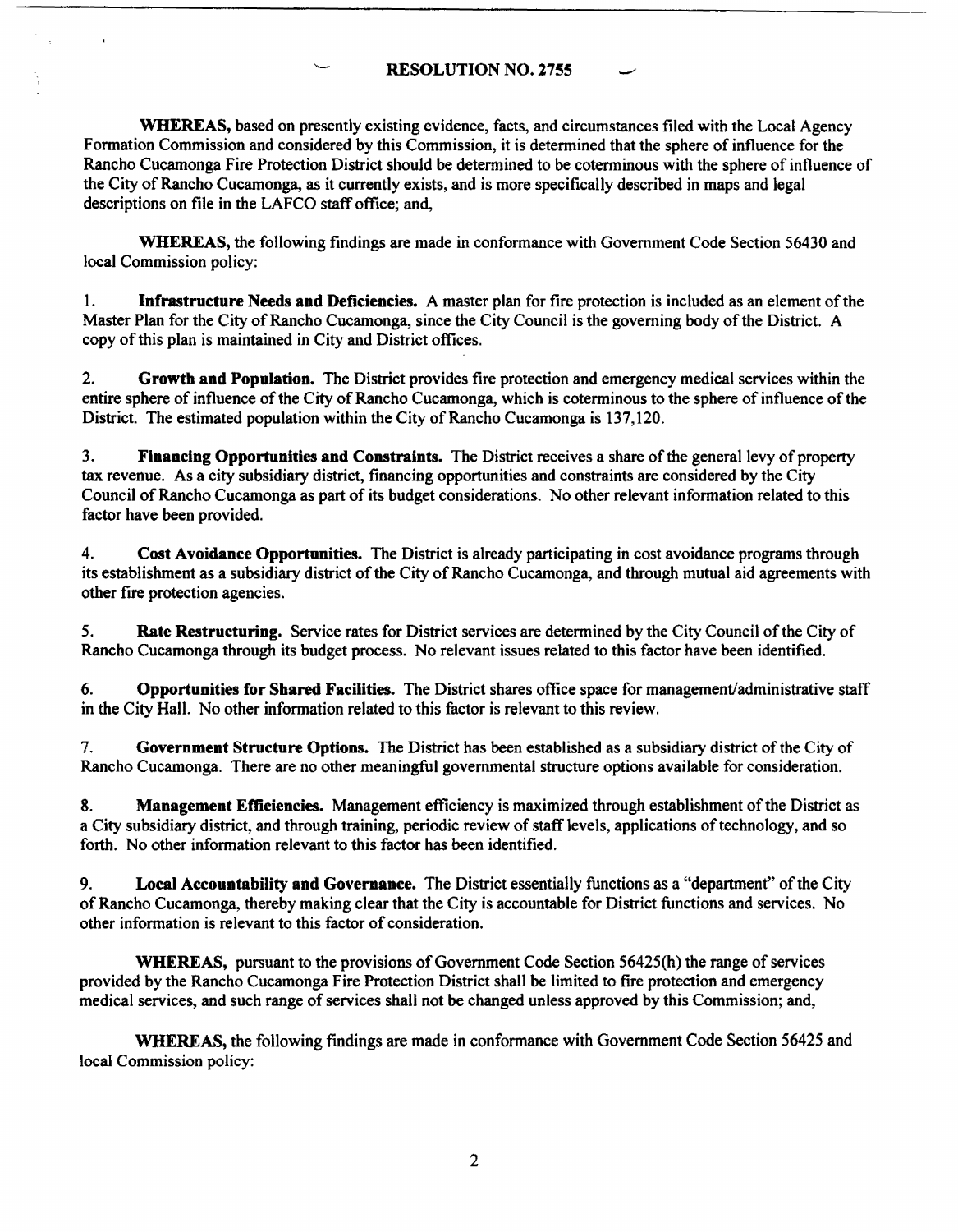# I. **PRESENT AND PLANNED LAND USES**

The full range of urban, suburban, and rural land uses are included within the boundaries and current sphere of influence of the Rancho Cucamonga Fire Protection District. This sphere of influence update and service review have no potential whatsoever to change present or planned land uses within the District sphere, since no changes to the sphere of influence are contemplated.

# 2. **PRESENT AND PROBABLE NEED FOR PUBLIC FACILITIES AND SERVICES** IN **THE AREA**

No changes to the District sphere of influence are proposed or contemplated through this review. The District, through action by the Rancho Cucamonga City Council, has adopted a master plan for service which addresses this issue, and is on file in the District office.

# 3. **PRESENT CAPACITY OF PUBLIC FACILITIES AND ADEQUACY OF PUBLIC SERVICES PROVIDED**

No changes to the District sphere of influence are proposed or contemplated through this review. As the governing body, the Rancho Cucamonga City Council is responsible for ensuring the adequacy of public service facilities and the adequacy of those services within District boundaries.

# 4. **COMMUNITIES OF INTEREST** IN **THE AREA**

No changes to the District sphere of influence are proposed or contemplated through this review. The Commission therefore determines that this factor of determination is not relevant to this review, as permitted by Government Code Section 56425.

# 5. **OTHER FINDINGS**

- A. Notice of this hearing has been published as required by law in The Sun and the Inland Valley Daily Bulletin, newspapers of general circulation in the area. As required by state Jaw, individual notification was provided to affected and interested local agencies, County departments, and those individuals wishing mailed notice.
- B. Comments from landowners and any affected local agency have been reviewed and considered by the Commission in making its determination.

**WHEREAS,** having reviewed and considered the findings as outlined above, the Commission affirms and upholds the sphere of influence for the Rancho Cucamonga Fire Protection District as it currently exists, and is depicted on maps and legal descriptions on file in the office of the San Bernardino Local Agency Formation Commission.

**NOW, THEREFORE, BE IT RESOLVED** by the Local Agency Formation Commission of the County of San Bernardino, State of California, that this Commission shall consider the territory, described on maps and legal descriptions on file in the LAFCO office, as being within the sphere of influence of the Rancho Cucamonga Fire Protection District, it being fully understood that establishment of such a sphere of influence is a policy declaration of this Commission based on existing facts and circumstances which, although not readily changed, may be subject to review and change in the event a future significant change of circumstances so warrants.